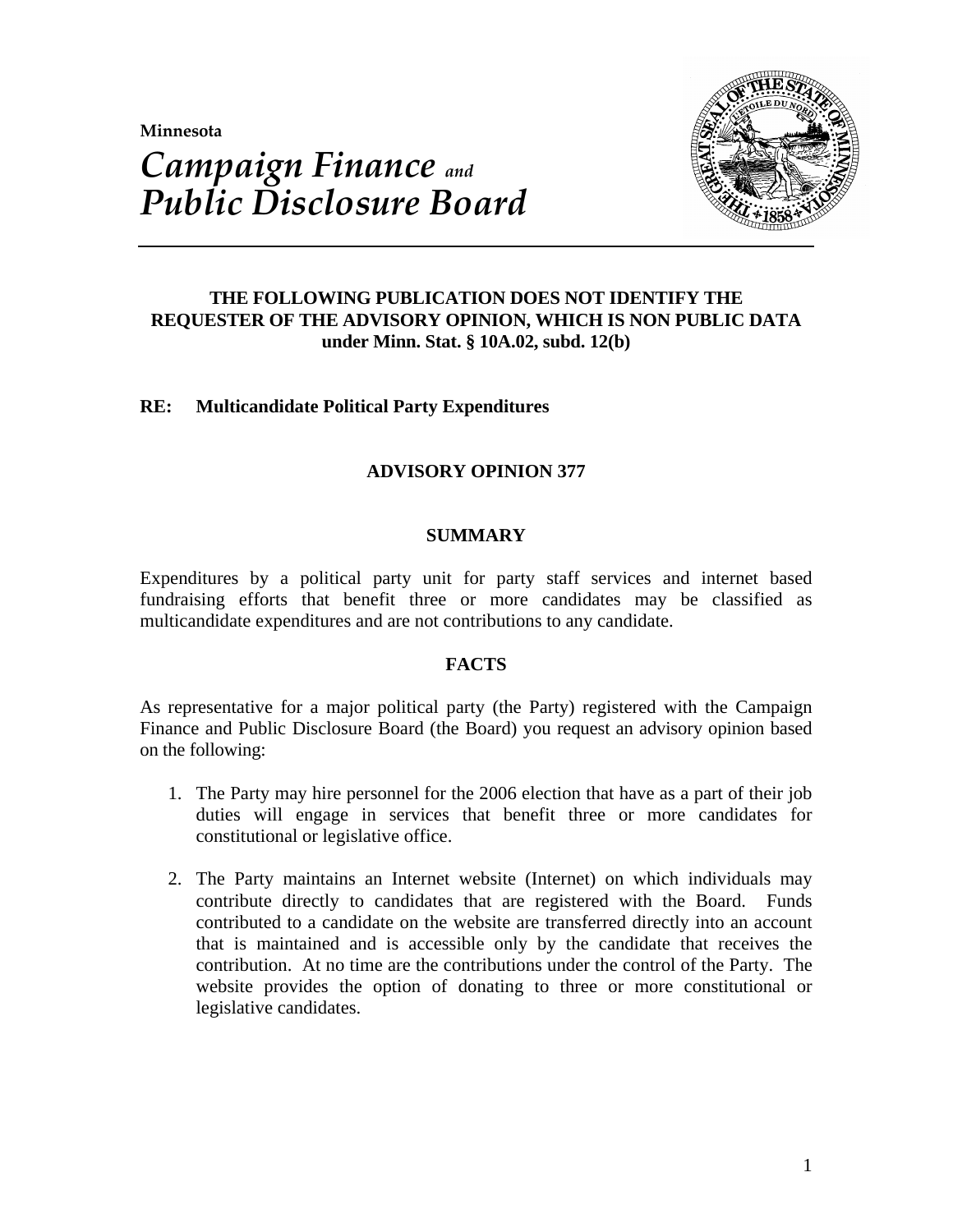#### **ISSUE ONE**

Must a multicandidate political party expenditure for party committee staff services be provided in a way that benefits each candidate in approximately equal amounts?

#### **OPINION ONE**

No. Minnesota Statutes, section 10A.275, requires only that multicandidate political party expenditures for staff services benefit three or more candidates.

#### **ISSUE TWO**

Is the Party's Internet based fund raising effort a multicandidate political party expenditure?

### **OPINION TWO**

Yes. As provided in the facts of this advisory opinion the Internet based fund raising effort benefits three or more candidates. Contributions made through the Party's Internet site are deposited directly into the accounts of candidates; therefore the fundraising effort is also in accordance with Minnesota Statutes, section 10A.16, which prohibits the earmarking of contributions.

Issued March 13, 2006

Bothingt

Bob Milbert, Chair Campaign Finance and Public Disclosure Board